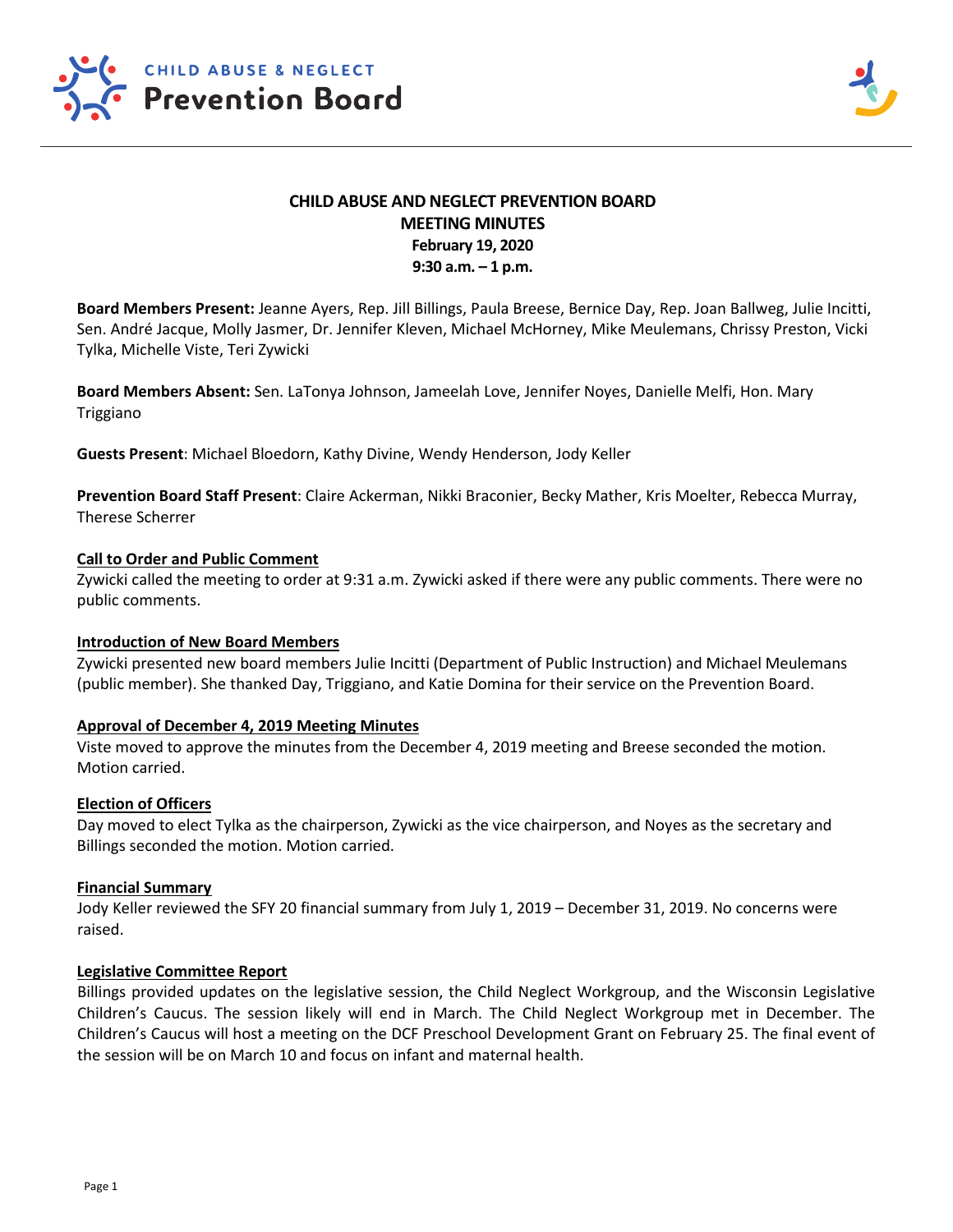

# **DCF Update**

Wendy Henderson provided updates on the Family First Prevention Services Act. She emphasized that the law focuses on youth who have touched the child welfare system and are candidates for out of home care. She also discussed DCF's position on the Community Response Program. DCF will not provide additional funding or support for CRP. DCF has limited resources and the research findings are not strong enough for DCF to implement the program statewide.

### **CRP Findings Discussion**

Zywicki led a discussion on mobilizing the CRP findings. DCF will not be taking over the CRP program. Murray presented four options for the Prevention Board to consider. Viste moved to adopt recommendation #3, allowing staff to provide technical assistance to those who request it, and Kleven seconded the motion. Motion carried.

### **Community Investment Plan Approval**

Murray reported that the Executive Committee amended the SFY 20 Community Investment Plan to provide additional funds to the University of Wisconsin to complete the CRP evaluation.

Murray presented the preliminary SFY 21 Community Investment Plan. Tylka moved to approve the preliminary SFY 21 Community Investment Plan and Meulemans seconded the motion. Motion carried. (Ayers was not present for the vote).

# **Grants Committee Report**

# **1. SFY 21 Competitive Funding Letter of Intent Approvals**

- **Family Strengthening Continuum Training and Technical Assistance**  Incitti moved to issue a letter of intent to Supporting Families Together Association and Tylka seconded the motion. Breese recused herself. Motion carried. (Ayers was not present for the vote).
- **SFY 21 Abusive Head Trauma Prevention**  Viste moved to issue a letter of intent to the Family Resource Center of Sheboygan County and Meulemans seconded the motion. Breese recused herself. Motion carried. (Ayers was not present for the vote). Tylka moved to issue a letter of intent to the Family Resource Center of St. Croix Valley and Viste seconded the motion. Breese recused herself. Motion carried. (Ayers was not present for the vote).

### **2. SFY 21 Renewals**

# **A. Public Awareness**

- **KW2** Kleven moved to approve the renewal and McHorney seconded the motion. Breese recused herself. Motion carried. (Ayers was not present for the vote).
- **B. Child Sexual Abuse Prevention**
	- **Children's Wisconsin**  Viste moved to approve the renewal and Billings seconded the motion. Breese and Incitti recused themselves. Motion carried. (Ayers was not present for the vote).

### **C. Parent Education**

**• Greater Watertown Community Health Foundation** – Tylka moved to approve the renewal and Zywicki seconded the motion. Breese recused herself. Motion carried. (Ayers was not present for the vote).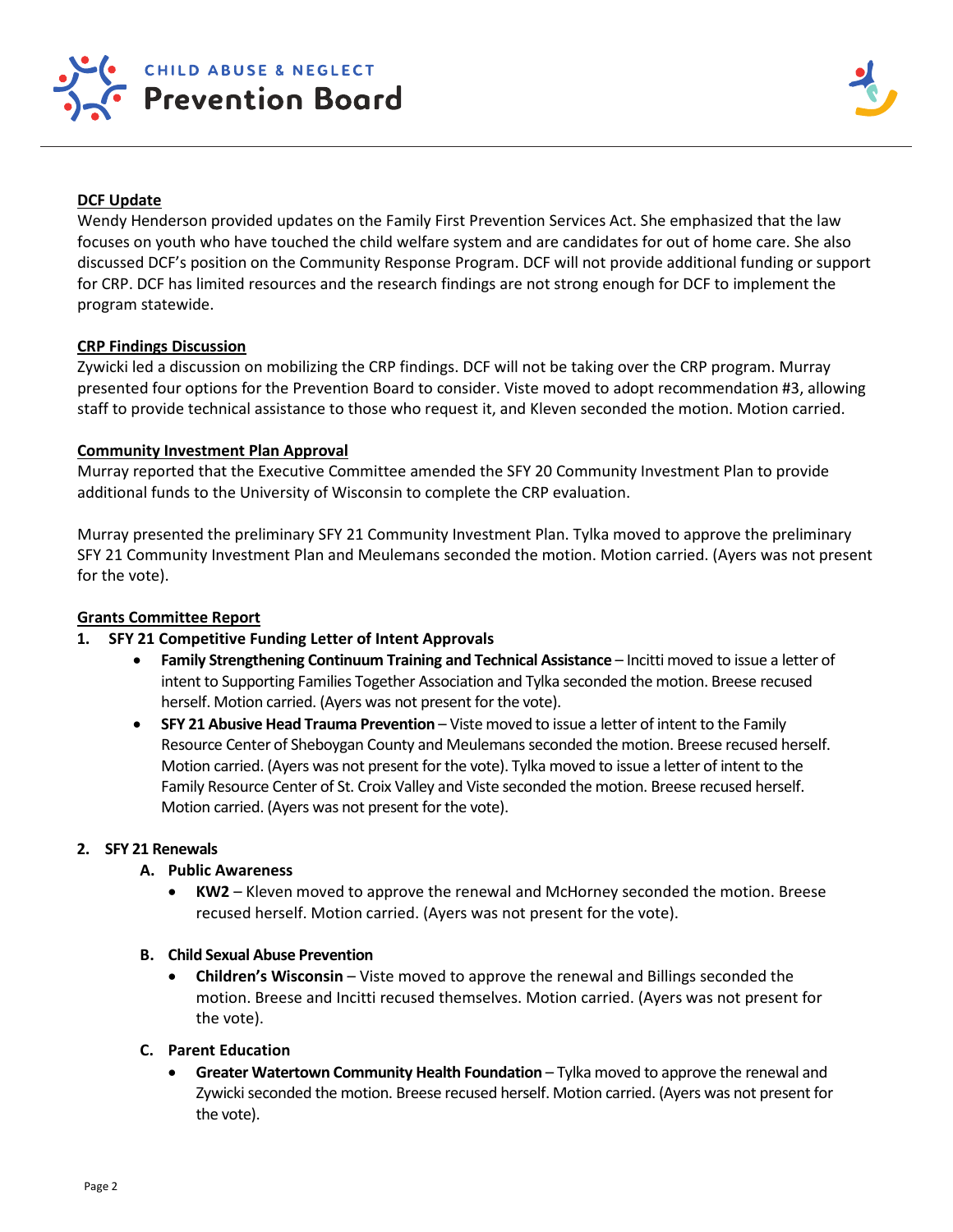

- **Family Resource Center, Inc.** Zywicki moved to approve the renewal and Viste seconded the motion. Breese and McHorney recused themselves. Motion carried. (Ayers was not present for the vote).
- The Parenting Place Tylka moved to approve the renewal and Incitti seconded the motion. Billings and Breese recused themselves. Motion carried. (Ayers was not present for the vote).
- **Kenosha County Division of Children and Family Services**  Meulemans moved to approve the renewal and Kleven seconded the motion. Breese recused herself. Motion carried. (Ayers was not present for the vote).
- **Family & Childcare Resources of NEW**  Incitti moved to approve the renewal and Zywicki seconded the motion. Breese recused herself. Motion carried. (Ayers was not present for the vote).
- **The Parenting Network** *–* Kleven moved to approve the renewal and McHorney seconded the motion. Motion carried. Breese recused herself. (Ayers was not present for the vote).
- **Children's Hospital and Health System** McHorney moved to approve the renewal and Viste seconded the motion. Breese recused herself. Motion carried. (Ayers was not present for the vote).

# **D. Parent Education Reporting System**

• **University of Kansas** – Incitti moved to approve the renewal and Kleven seconded the motion. Breese recused herself. Motion carried. (Ayers was not present for the vote).

# **Celebrate Children Foundation Report**

Michael Bloedorn, CCF Chairperson, and Scherrer presented on the Community Shares program. The Celebrate Children Foundation is exploring how to become a member of the Community Shares program. CCF will approve its SFY 21 budget at its meeting later today. That budget will be presented to the Prevention Board for approval at the May meeting.

# **Staff Activities Update**

- 1. Governor's Juvenile Justice Commission Moelter reported on the new collaboration with the Governor's Juvenile Justice Commission.
- 2. Abusive head trauma prevention Murray introduced Claire Ackerman, the Abusive Head Trauma Prevention Coordinator. She reported that Prevention Board staff worked with DCF to update the childcare provider abusive head trauma training.
- 3. Father engagement initiative Mather provided an update on the fatherhood webinar series.
- 4. Governor's Early Childhood Advisory Council Family Support Working Group Mather and Murray provided an update on the ECAC working group and a potential budget proposal to support family resource centers.
- 5. Partner agencies Murray reported that the Department of Corrections is implementing Parenting Inside Out in the adult institutions and is willing to work with the Prevention Board to provide supports to custodial caregivers and give inmates access to Five for Families and other Prevention Board resources. She reported that she has met with the Department of Health Services to incorporate the Period of PURPLE Crying® and Triple P into its programming.
- 6. Prevention Board website Murray showed the new website.